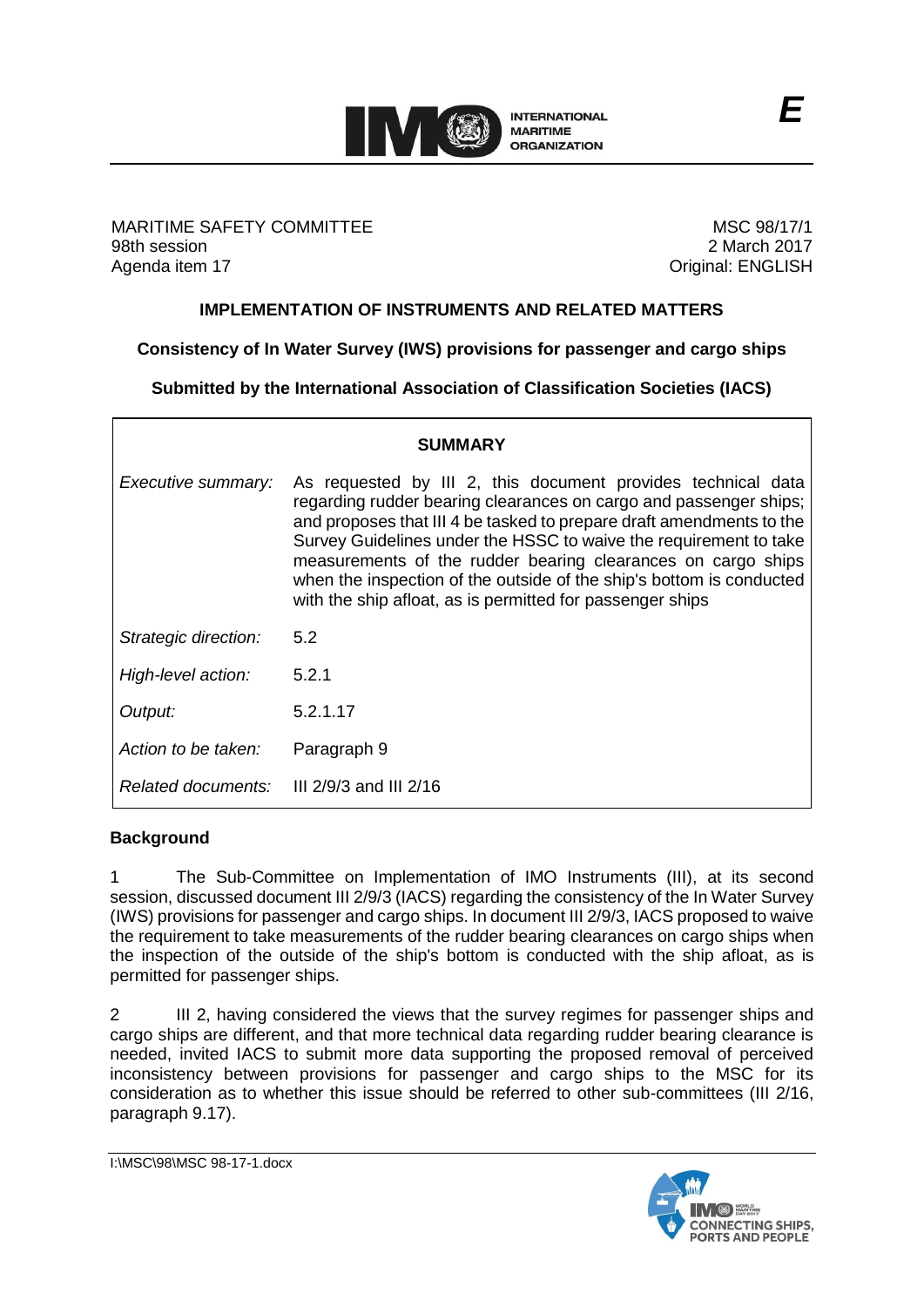### **Discussion**

3 In order to provide more technical data regarding measurements of rudder bearing clearances, IACS has collected this information from its members for both cargo and passengers ships, which was taken during the inspection of the outside of the ship's bottom. A detailed analysis was then conducted to determine the average progression of the clearance of the rudder bearings between two subsequent surveys, at intervals of five years, which were taken when the ship was out of the water. The scope of the analysis aimed to assess if:

- .1 the progression of rudder bearing clearances on cargo ships is comparable to that on passengers ships; and
- .2 the progression of the average of the rudder bearing clearances on cargo ships in a five-year period is such that it is demonstrated that the measurements need not be taken at alternate inspections of the outside of the ship's bottom when the ship is afloat, as allowed by paragraph 4.6.2.2 of the *Survey Guidelines under the Harmonized System of Survey and Certification (HSSC), 2015* (resolution A.1104(29)).

4 IACS examined the very significant amount of data that had been provided by its members and calculated the average clearance progression lines for passenger and cargo ships. For cargo ships, the analysis was conducted by considering the main types of cargo ships such as bulk carriers, containerships, oil tankers and chemical tankers. The results of this analysis are presented in the report annexed to this document.

- 5 IACS noted that:
	- .1 the progression of rudder bearing clearances for each type of ship can be considered independent of the diameter of the rudder stock;
	- .2 the lines representing the progression of the average rudder bearing clearance on passenger and cargo ships are comparable; and
	- .3 the "to be expected" five-year progression of the rudder bearing clearances can be well predicted.

6 In this context IACS concluded that, for cargo ships, an interval of five years between two consecutive rudder bearing measurements can be considered as sufficient, since it is always possible to:

- .1 make a reliable prediction of the expected rudder bearing clearances at the end of the next five-year period, on the basis of the last measurements that were taken; and
- .2 compare the expected clearances with the acceptable limits fixed for any type of rudder stock material/ bearings material and decide whether there is a need to take "exceptional" sets of measurements at the occasion of the alternate outside inspections of the ship's bottom.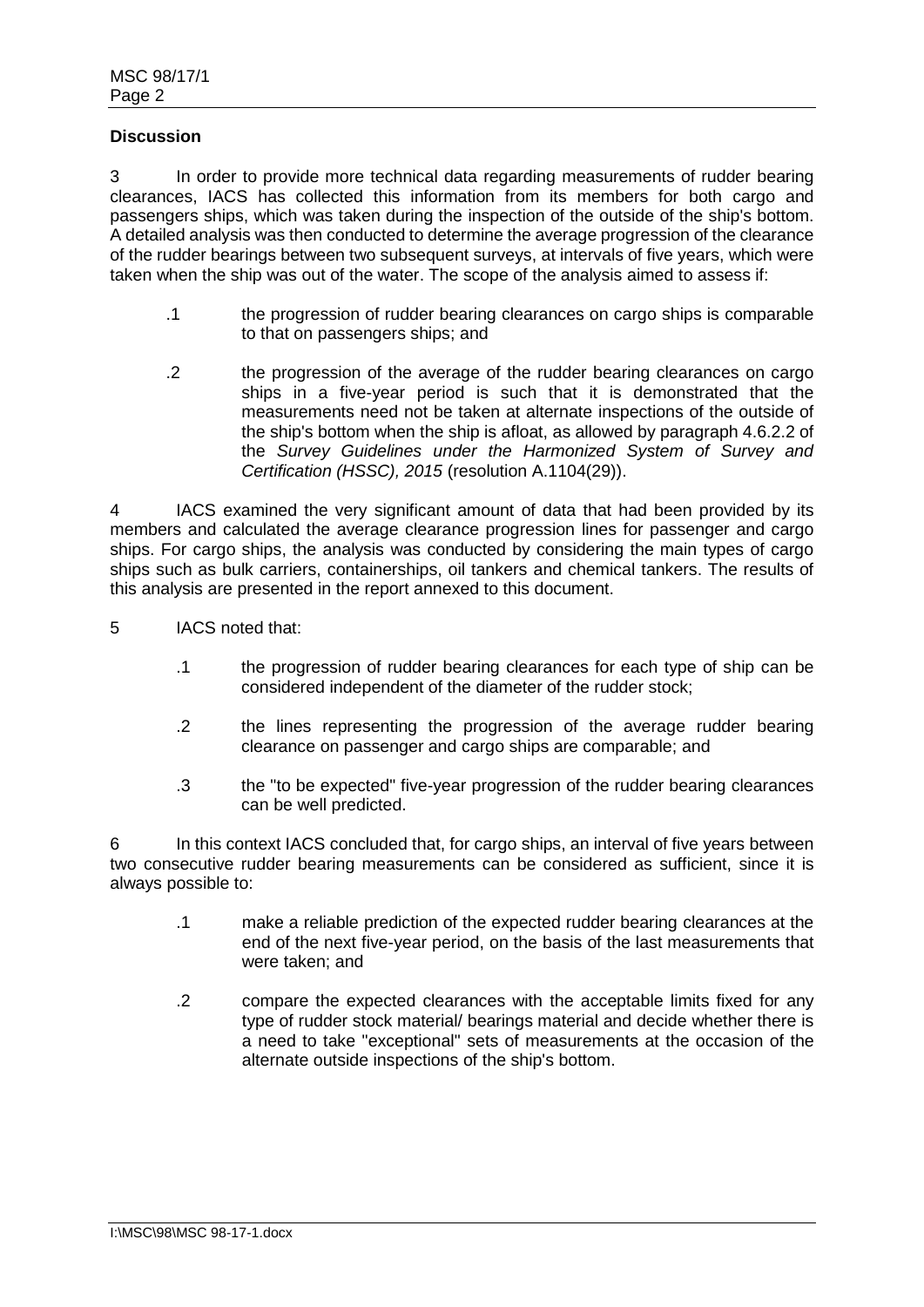# **Proposal**

7 In light of the results obtained from the analysis and considering that the matter is purely linked to survey activities, which is within the purview of the III Sub-Committee, IACS proposes that III 4 be tasked to review the Survey Guidelines under the HSSC, with a view to dispensing with the requirement to measure the rudder bearings clearances on cargo ships, when an inspection of the outside of the ship's bottom is carried out afloat.

8 This proposal would align the provisions for cargo ships with those for passenger ships, for which the measurement of the rudder clearances may be waived when the inspection of the outside of the ship's bottom is conducted when the ship is afloat (see paragraph 5.1.7 of the annex to MSC.1/Circ.1348 on *Guidelines for the assessment of technical provisions for the performance of an in-water survey in lieu of bottom inspection in dry-dock to permit one dry-dock examination in any five-year period for passenger ships other than ro-ro passenger ships)*.

### **Action requested of the Committee**

9 The Committee is invited to note the information provided, consider the proposal in paragraphs 7 and 8, and take action as appropriate.

\*\*\*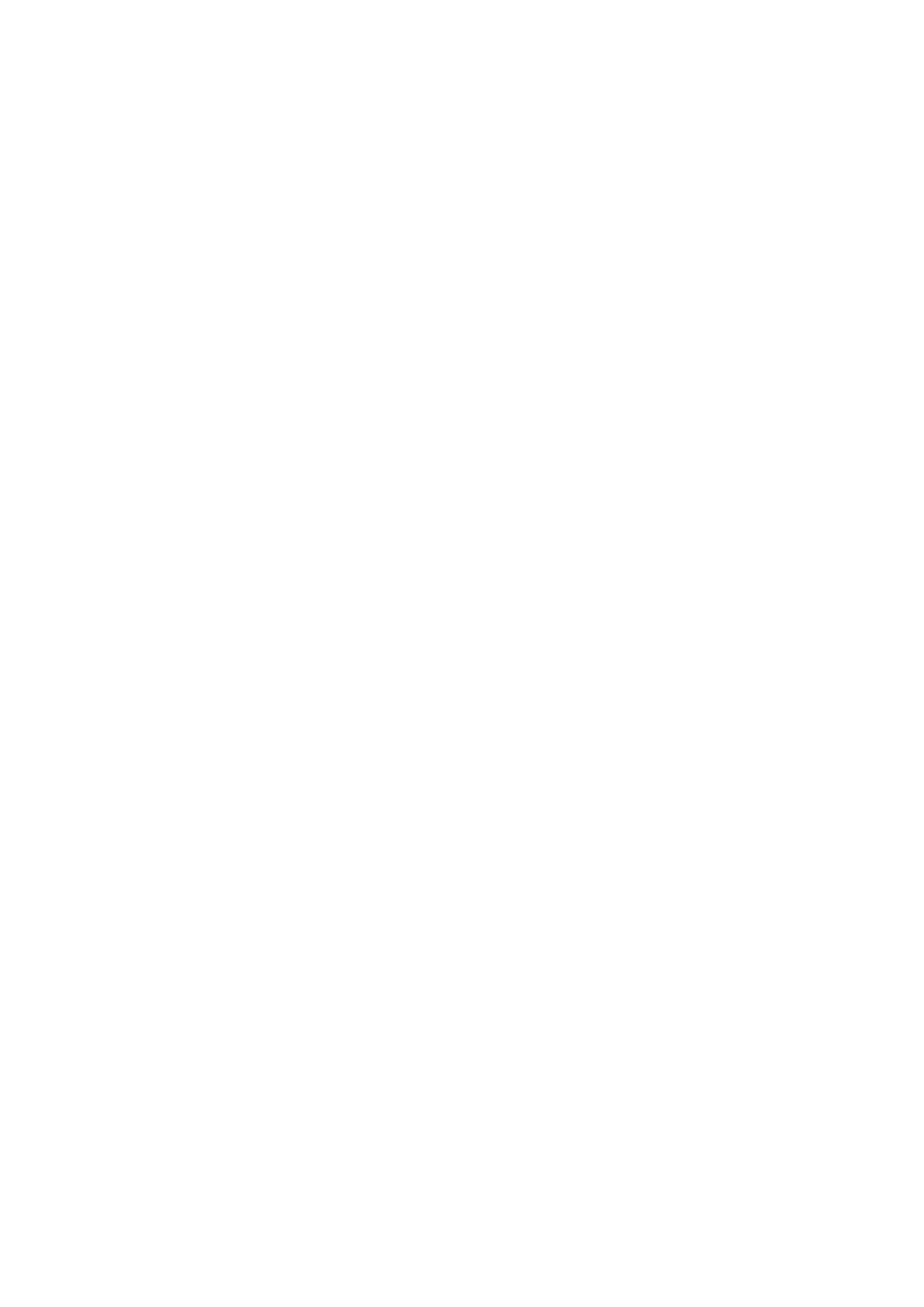# **ANNEX**

# **REPORT ON RUDDER BEARINGS CLEARANCES INVESTIGATION**

| $\mathbf 1$                                                                   | Introduction                                                                                                                                                                                                                           | $\overline{2}$                                                             |
|-------------------------------------------------------------------------------|----------------------------------------------------------------------------------------------------------------------------------------------------------------------------------------------------------------------------------------|----------------------------------------------------------------------------|
| 2                                                                             | The way of presenting results from the investigation                                                                                                                                                                                   | $\overline{2}$                                                             |
| 3                                                                             | Identified clearance increase propagation                                                                                                                                                                                              | 4                                                                          |
| 3.1<br>3.2<br>3.3<br>3.4<br>3.5<br>3.6<br>3.7<br>3.8                          | Passenger Ships<br><b>Bulk Carriers</b><br><b>Oil Tankers</b><br><b>Chemical Tankers</b><br>ZZ type vessels (Tugs, Offshore Support, Cable Layers, Research Ships, etc.)<br>General Cargo ships<br>LNG and LPG ships<br>Containerships | 4<br>$\mathbf 5$<br>$6\phantom{1}6$<br>$\overline{7}$<br>7<br>8<br>9<br>10 |
| 4                                                                             | Comparison of the mean increase of clearance values for different types of ships10                                                                                                                                                     |                                                                            |
| 5                                                                             | Identification of measured clearance exceeded the allowable limits                                                                                                                                                                     | 11                                                                         |
| 5.1<br>5.2                                                                    | Determination of the allowable limits of clearances<br>The number of measurements where the measured clearance exceeds the limit<br>according to the type of the ship                                                                  | 11<br>11                                                                   |
| 5.2.1<br>5.2.2<br>5.2.3<br>5.2.4<br>5.2.5<br>5.2.6<br>5.2.7<br>5.2.8<br>5.2.9 | General<br>Passenger ships<br><b>Bulk Carriers</b><br><b>Oil Tankers</b><br><b>Chemical Tankers</b><br>ZZ Type vessels<br>General cargo ships<br>LNG and LPG ships<br>Containerships                                                   | 12<br>13<br>13<br>14<br>14<br>15<br>16<br>16                               |
| 6                                                                             | Conclusion                                                                                                                                                                                                                             | 17                                                                         |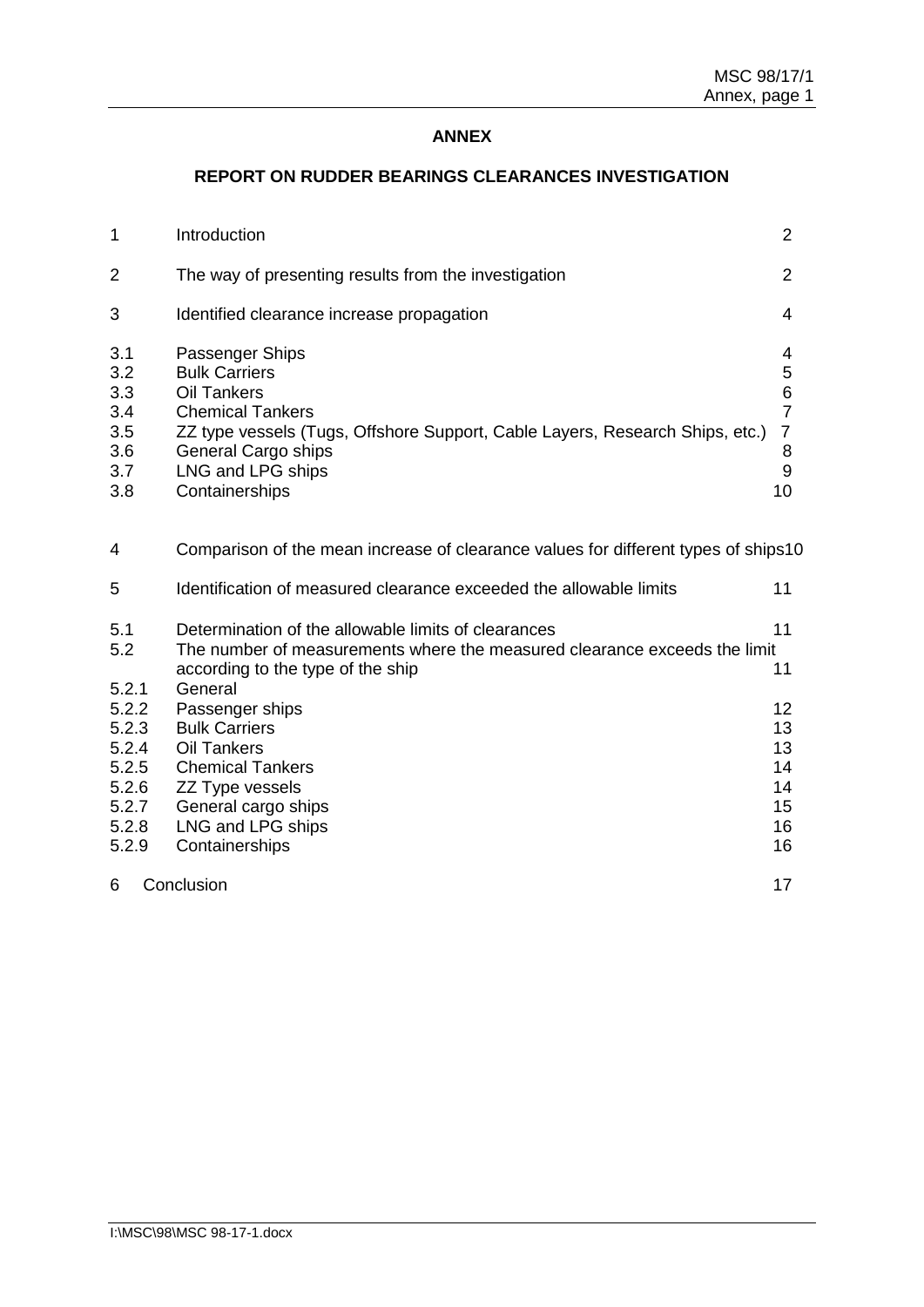#### **1 Introduction**

1.1 The present report contains an analysis on the rate of increasing clearances in the steering systems of seagoing ships during their normal service.

1.2 Due to existing differences in technical requirements for passenger ships and cargo ships as regards the frequency of their bottom survey carried out in a dock, the analysis is aimed at verification of differences in steering system clearances mechanism measured onboard passenger ships and cargo ships.

1.3 The above-mentioned differences in requirements concern ships subject to SOLAS Convention and up to 15 years of age; therefore, the analysis covered passenger and cargo ships of at least 500 gross tonnage (GT) and up to 15 years of age.

1.4 The analysis was based upon information received from 12 Class Societies. In total, data from 580 measurements made onboard passenger ships and 5,400 measurements taken onboard cargo ships (1,300 from bulk carriers, 2,000 from oil tankers, 200 from chemical tankers, 600 from general cargo ships, 420 from gas tankers, 580 from containerships and 300 from other ships (ZZ ships)) were at disposal.

1.5 The analysis included ships for which at least three consecutive measurements of clearances in the steering system have been provided. Such data filtering made possible to define reliably the steering system clearance mechanism for a period of consecutive years. Single value measurement and those with not more than two values (current and previous) have been rejected. Such method made possible to formulate unambiguous conclusions which are presented in section 6.

1.6 The method of measurement values presentation has been given in section 2. In section 3, diagrams of clearance increase between consecutive measurements have been shown and a mean clearance increase within the interval of 2.5 years has been calculated. Section 4 presents the scatter diagram of consecutive clearance measurements and a trend line after averaging of all measurements.

1.7 The number of cases with clearance range exceeded, has also been determined.

1.8 The analysis of the so collected data allowed to formulate conclusions is presented in section 6.

### **2 The way of presenting results of the investigation**

2.1 The way of presenting identified clearances (five consecutive clearance measurements) of the sample vessel (in this case passenger ship) is shown in table 1.

| <b>Last Visit Date</b> | <b>Rudder</b><br><b>Position</b> | <b>Max Clearance</b> | <b>Clearance</b> | <b>Survey Type</b> |
|------------------------|----------------------------------|----------------------|------------------|--------------------|
| 20040608               | <b>PORT</b>                      | $0.60$ mm            | --               | <b>IWS</b>         |
| 20061205               | <b>PORT</b>                      | $0.20$ mm            | $-0.4$ mm        | <b>DS</b>          |
| 20090611               | <b>PORT</b>                      | $0.45$ mm            | $0.25$ mm        | <b>DS</b>          |
| 20111024               | <b>PORT</b>                      | $0.45$ mm            | $0.00$ mm        | <b>DS</b>          |
| 20130826               | <b>PORT</b>                      | $0.45$ mm            | $0.0$ mm         | <b>DS</b>          |

#### Table 1

DS – means the clearance measurement in dry-dock.

IWS – means the clearance measurement afloat.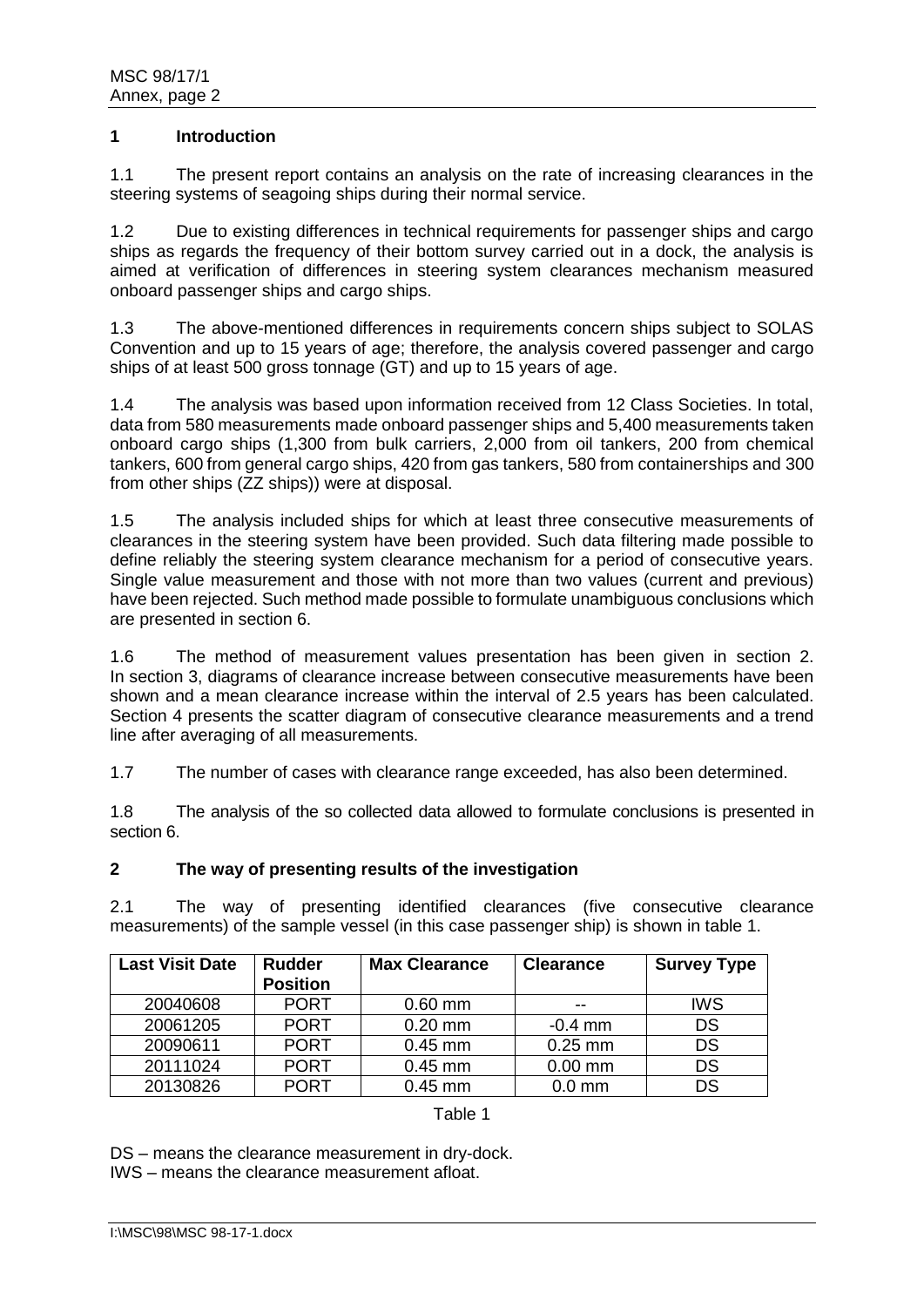2.2 Figure 1 presents the identified clearance increase between the consecutive measurements for the sample vessel.



Figure 1

2.3 On the X axis is the measurement number. The first measurement from table 1 has the measurement number "0", as there is no previous measurement that it can be compared with. Point number 1 is the second measurement occasion. We can calculate the clearance increase, taking into account the first measurement and reflect it on the Y axis.

2.4 On the Y axis, we can find the difference between the present clearance and previous clearance [in mm]:

- .1 at the first point, we can find that the present clearance is about 0.4 mm less than the previous one;
- .2 at the second point, we can find that the present clearance is about 0.25 mm greater than the clearance measured on the previous occasion;
- .3 at the third point, we can find that the present clearance at the same level as measured on the previous occasion – 0 mm clearance increase;
- .4 at the fourth point, we can find that the present clearance at the same level as measured on the previous occasion – 0 mm clearance increase; and
- .5 the time between measurements is more/less 2.5 years.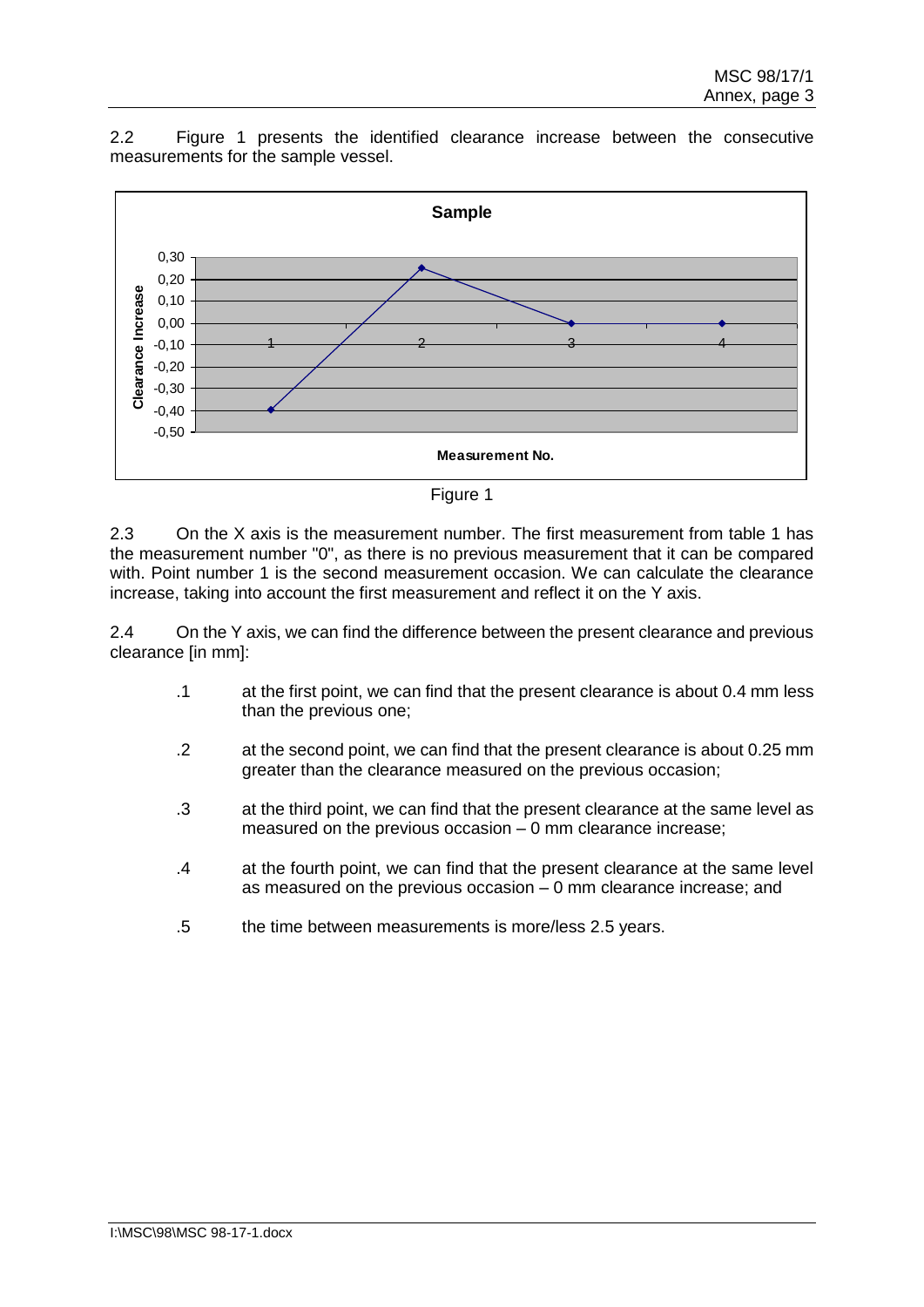# **3 Identified clearance increase propagation**

### **3.1 Passenger ships**

3.1.1 The diagram of clearance increase propagation is given in figures 2 and 3:



Figure 2



Figure 3

3.1.2 It may be observed that in many cases the clearance increase is a negative value – this means that the previous measurement was greater than the consecutive one.

3.1.3 Taking into account the above-mentioned facts, in order to receive a reasonable value of mean increase of rudder clearance, **only** measurements from dry-dock (DS), at five-year intervals, were taken into account. Measurements taken during in-water survey (IWS) were skipped. Considering the above outlined approach, it may be stated that the mean clearance increase on passenger vessels is as follows:

- .1 for port side side rudders: **0.81 mm for a 5 year-period**
- .2 for starboard side rudders: **0.76 mm for a 5-year period**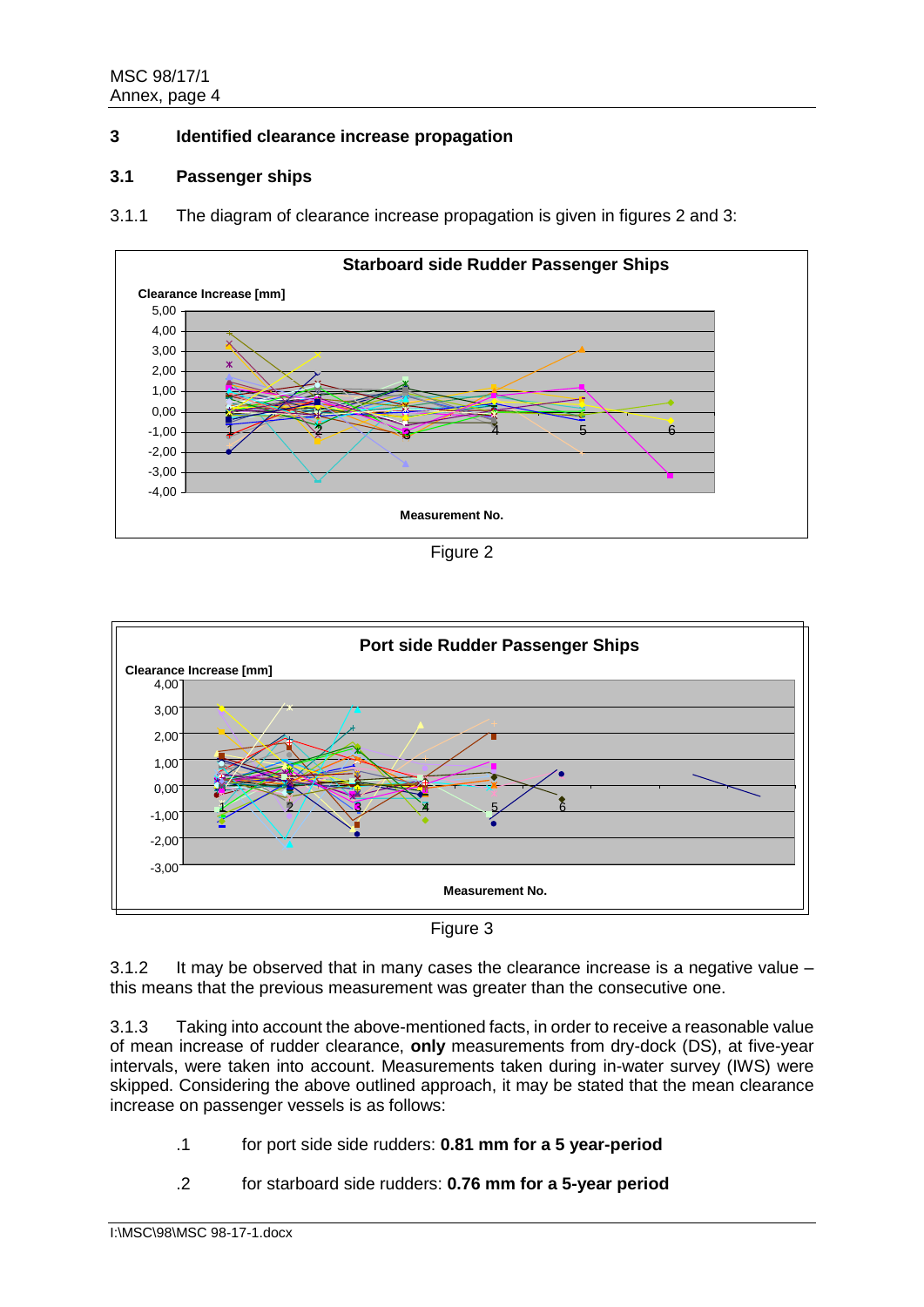- 3.1.4 If we take into account all measurements (DS and IWS) the results are as follows:
	- .1 for port side side rudders: **0.0012 mm for a 2.5-year period**
	- .2 for starboard side side rudders: **0.0012 mm for a 2.5-year period**

### **3.2 Bulk carriers**

3.2.1 The diagram of clearance increase propagation is given in figure 4:



Figure 4

3.2.2 It is found that the phenomenon of negative increase is clearly visible, just as for passenger vessels. In the process of calculating the mean clearance increase, only measurements taken DS at five-year periods were taken into account.

The mean clearance increase of rudders in such a situation is:

- 0.63 mm for 5 years
- 3.2.3 If we take into account all measurements (DS and IWS) the results are as follows:
	- 0.001 mm for a 2.5-year period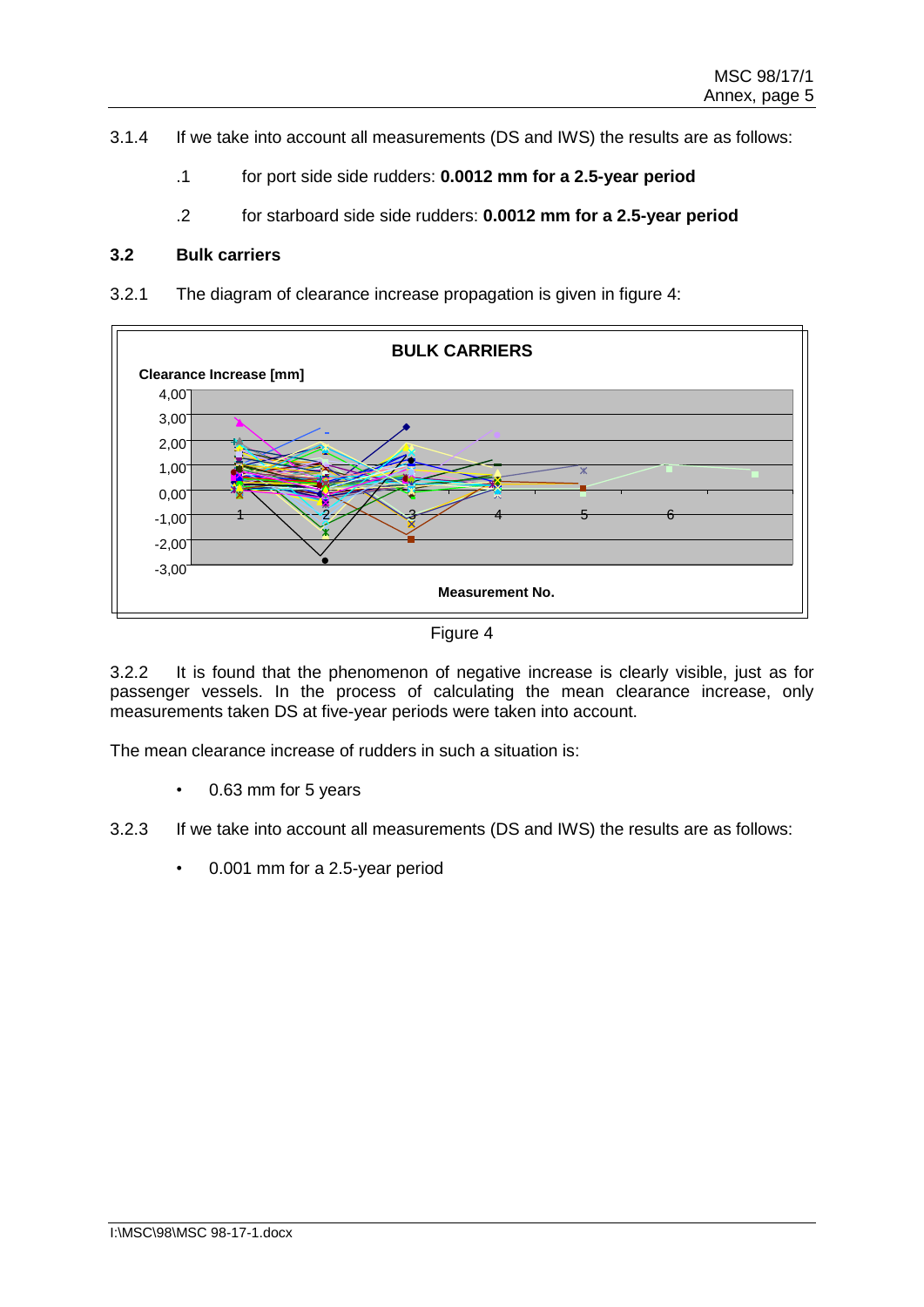# **3.3 Oil tankers**



3.3.1 The diagram of clearance increase propagation is given in figure 5:



3.3.2 The results for oil tankers are comparable to the ones for bulk carriers. In the process of calculating the mean clearance increase, only measurements taken during DS at five-year periods were taken into account.

- 3.3.3 The mean clearance increase of rudders is:
	- 0.75 mm for 5 years
- 3.3.4 If we take into account all measurements (DS and IWS) the results are as follows:
	- 0.0002 mm for a 2.5-year period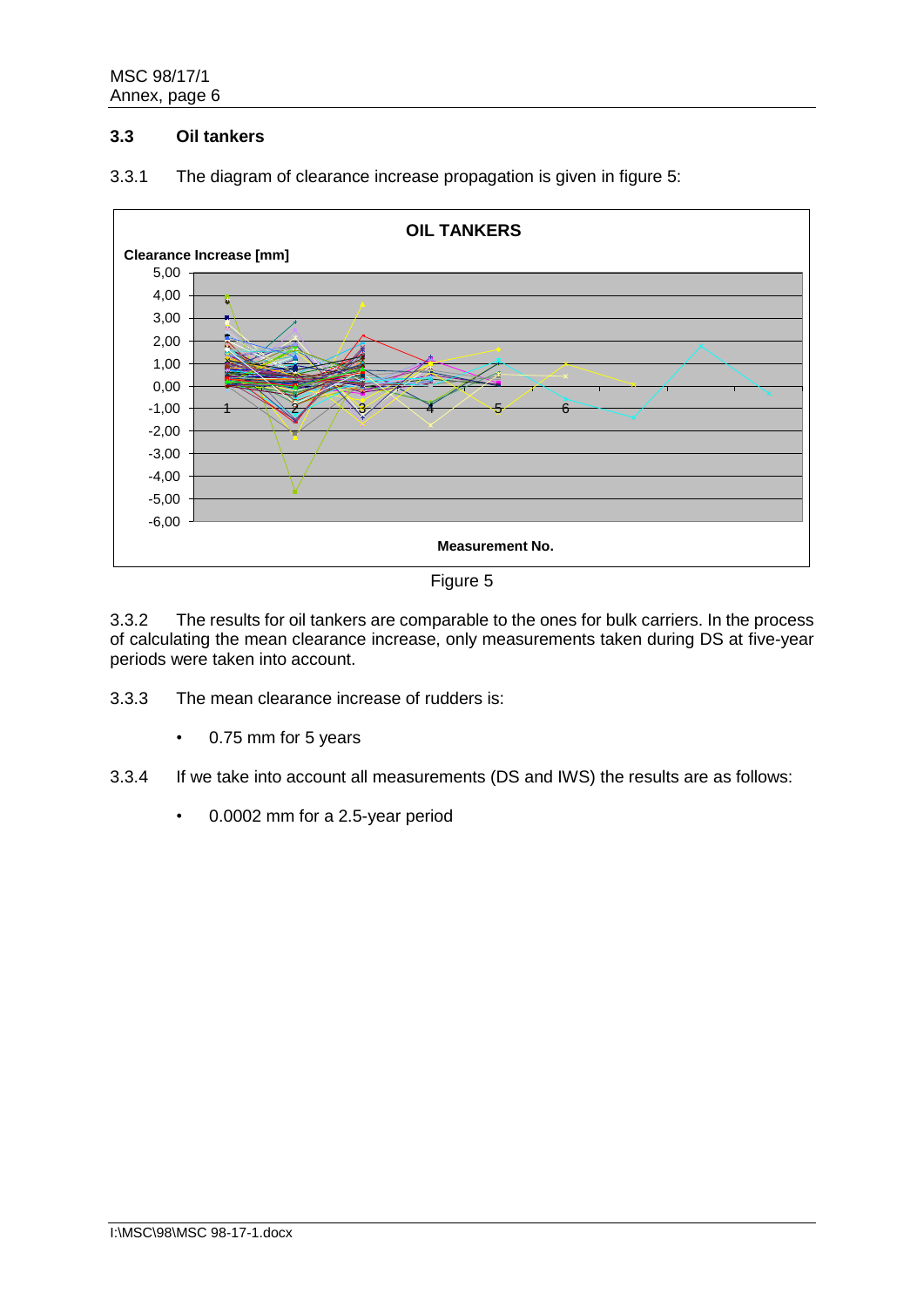# **3.4 Chemical tankers**



3.4.1 The diagram of clearance increase propagation is given in figure 6:



3.4.2 The picture is similar to the cases above, so in the process of calculating the mean clearance increase, only measurements taken during DS at five-year periods were taken into account.

- 3.4.3 The mean clearance increase of rudders is:
	- 0.67 mm for 5 years
- 3.4.4 If we take into account all measurements (DS and IWS) the results are as follows:
	- **-**0.004 mm for a 2.5-year period

# **3.5 ZZ type vessels (Tugs, Offshore Support, Cable Layers, Research Ships, etc.)**

3.5.1 The diagram of clearance increase propagation is given in figures 7 and 8:



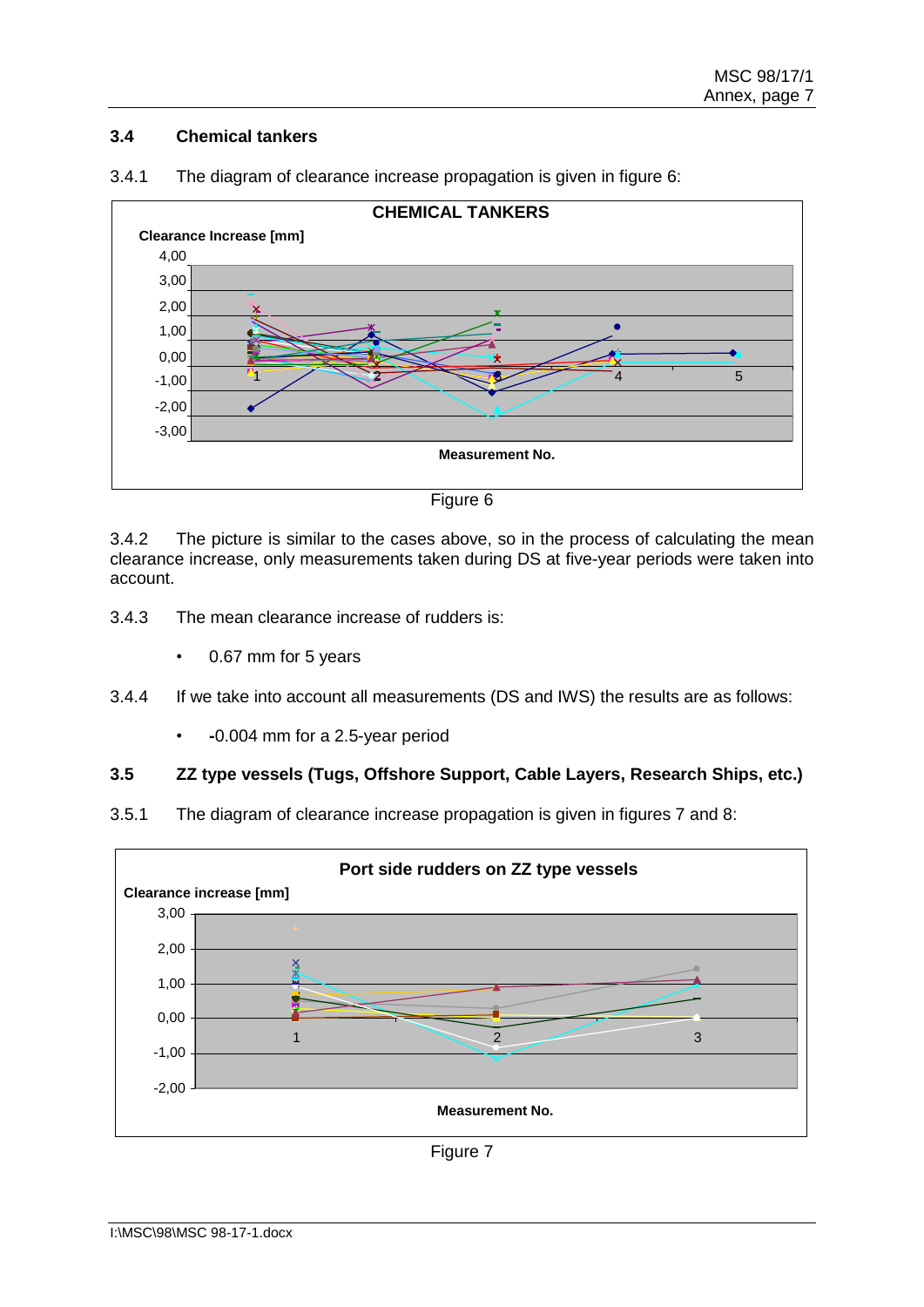

Figure 8

3.5.2 In the process of calculating the mean clearance increase, only measurements taken during dry-dock (DS) at 5-year periods were taken into account.

3.5.3 The mean clearance increase of rudders is:

- 0.75 mm for 5 years on port side
- 0.76 mm for 5 years on starboard side
- 3.5.4 If we take into account all measurements (DS and IWS) the results will be as follows:
	- -0.002 mm for a 2.5-year period on port side
	- -0.002 mm for a 2.5-year period on starboard side

#### **3.6 General cargo ships**

3.6.1 The diagram of clearance increase propagation is given in figure 9:

The plot of clearance increase propagation is given below:



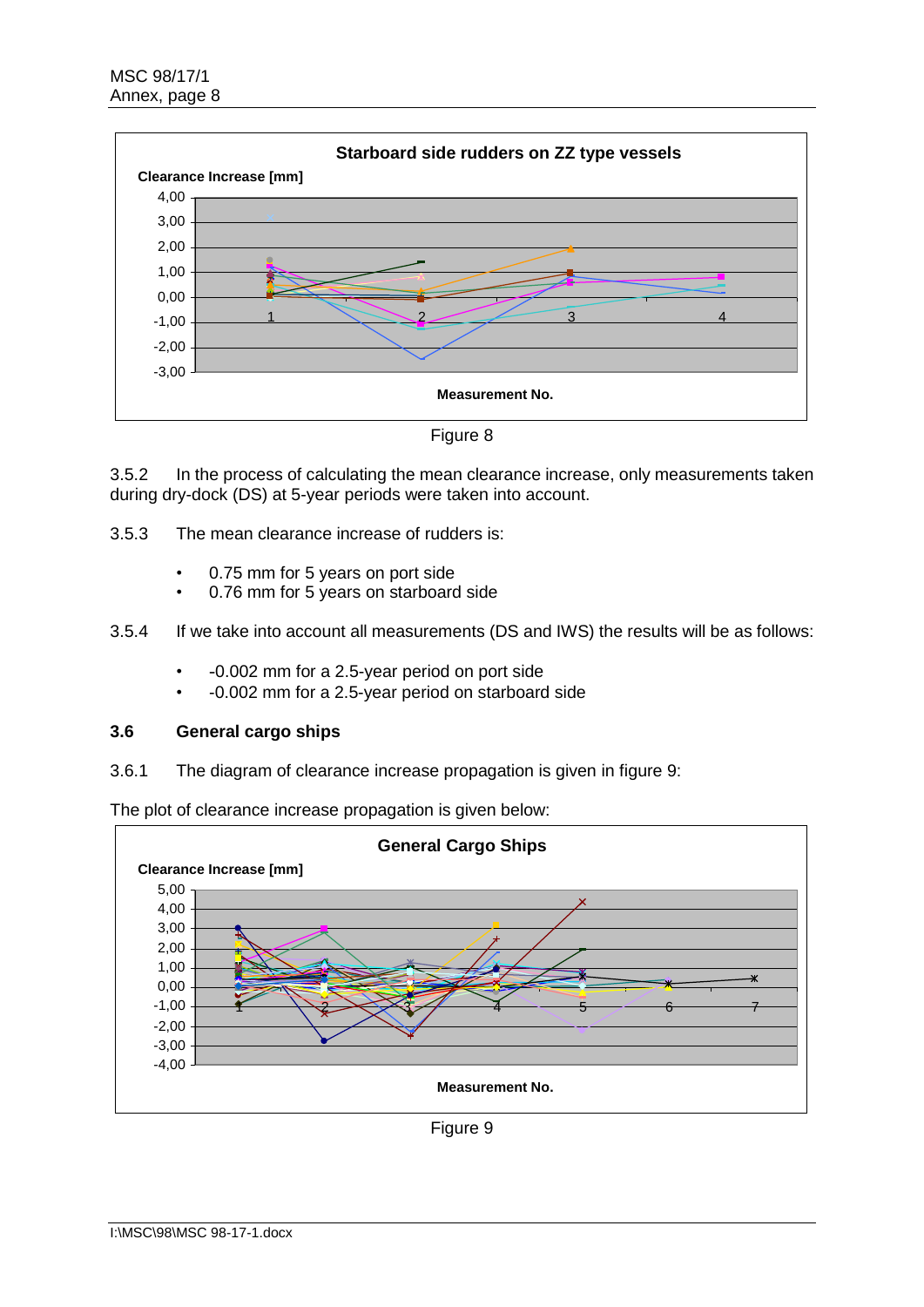3.6.2 In the process of calculating the mean clearance increase, only measurements taken during DS at 5 year periods were taken into account.

- 3.6.3 The mean clearance increase of rudders is:
	- 0.78 mm for 5 years
- 3.6.4 If we take into account all measurements (DS and IWS) the results are as follows:
	- -0.0006 mm for a 2.5-year period

#### **3.7 LNG and LPG ships**

3.7.1 The diagram of clearance increase propagation is given in figure 10:





3.7.2 In the process of calculating the mean clearance increase, only measurements taken during DS at 5 year periods were taken into account.

- 3.7.3 The mean clearance increase of rudders is:
	- 0.72 mm for 5 years
- 3.7.4 If we take into account all measurements (DS and IWS) the results are as follows:
	- 0.0005 mm for a 2.5-year period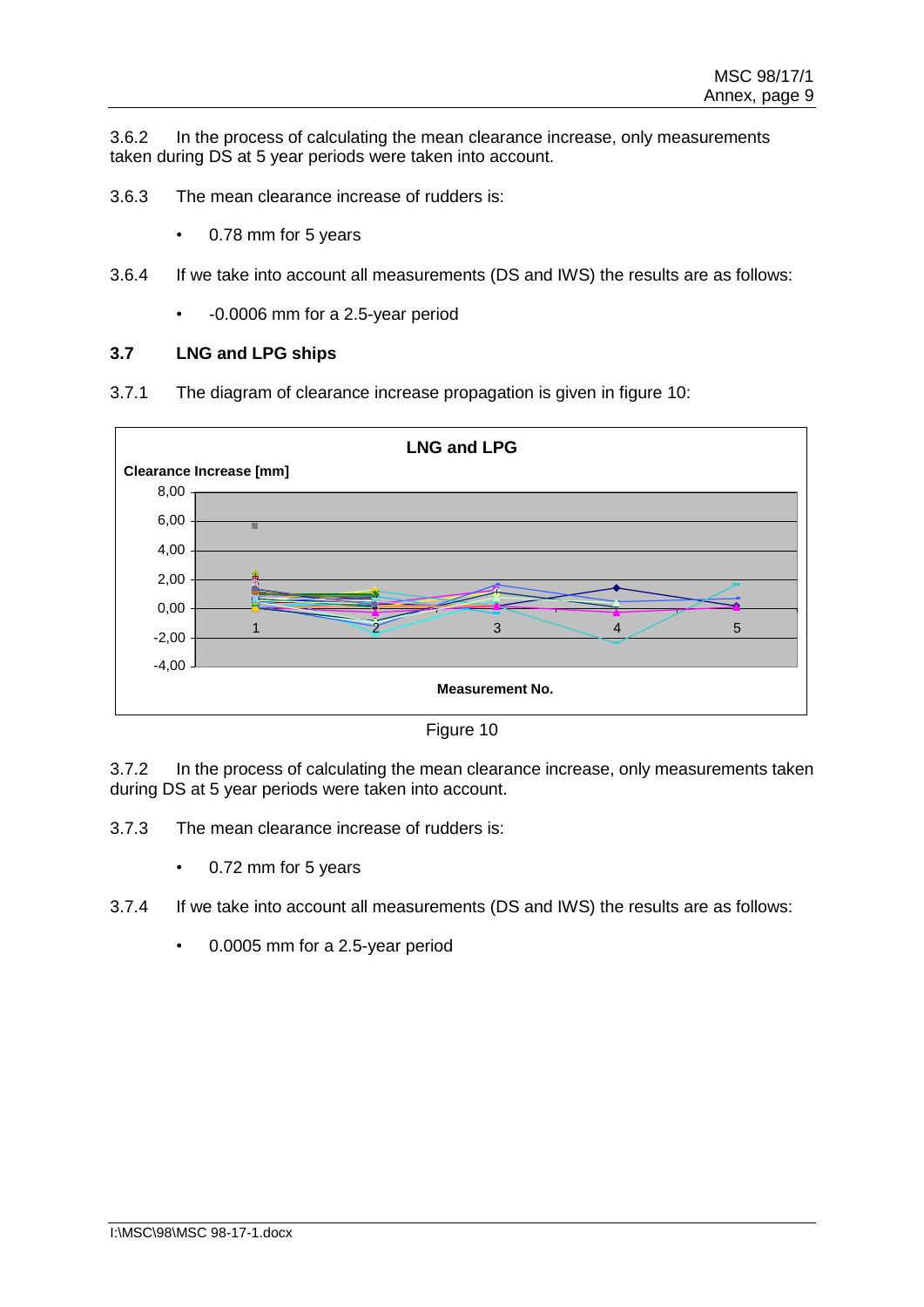## **3.8 Containerships**



3.8.1 The diagram of clearance increase propagation is given in figure 11:



3.8.2 In the process of calculating the mean clearance increase, only measurements taken during DS at 5 year periods were taken into account.

- 3.8.3 The mean clearance increase of rudders is:
	- 0.76 mm for 5 years
- 3.8.4 If we take into account all measurements (DS and IWS) the results are as follows:
	- 0.001 mm for a 2.5-year period

# **4 Comparison of the mean increase of clearance values for different types of ships**

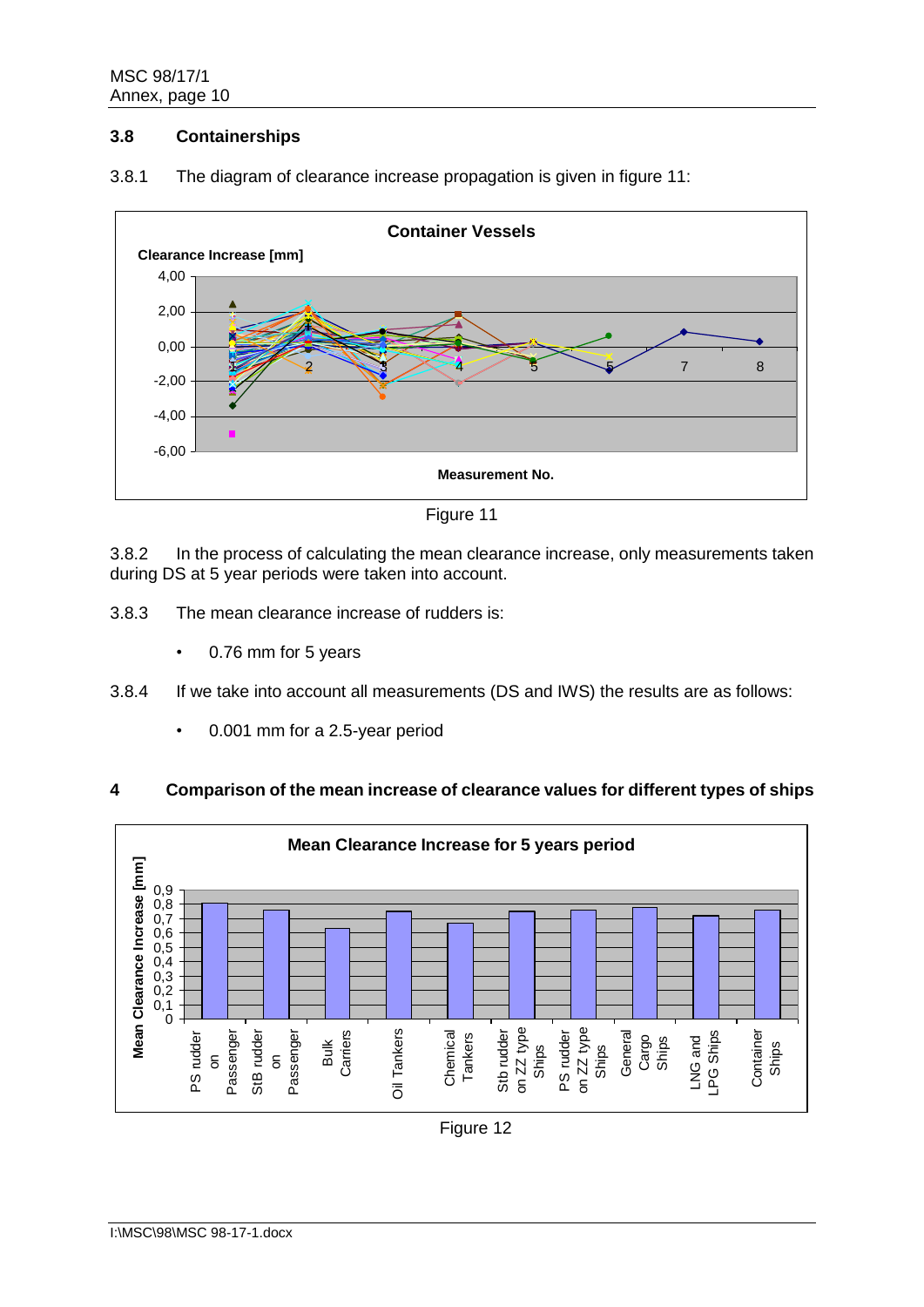### **5 Identification of measured clearance exceeding the allowable limits**

#### **5.1 Determination of the allowable limits of clearances**

5.1.1 Tables 2 and 3, as examples, provide the clearance limits of one of the IACS members for certain types of bearings.

| Journal<br>diameter [mm]                   | 100 | 200 | 300 | 400 | 500 | 600 | 700 | 800 |
|--------------------------------------------|-----|-----|-----|-----|-----|-----|-----|-----|
| Clearance<br>when repair is<br>necessary   | 3.5 | 4.0 | 4.5 | 5.0 | 5.5 | 6.0 | 6.5 | 7.0 |
| Clearance<br>when repair is<br>recommended | 2.3 | 2.7 | 3.0 | 3.3 | 3.7 | 4.0 | 4.5 | 5.0 |
| Initial<br>clearance                       | 1.1 | .3  | 1.5 | 1.7 | 1.9 | 2.1 | 2.3 | 2.5 |

#### 5.1.2 Lignum vitae/synthetic bearing

Table 2

### 5.1.3 Stainless steel/bronze bearing

| Journal<br>diameter [mm]                   | 100 | 200 | 300 | 400 | 500 | 600 | 700 | 800 |
|--------------------------------------------|-----|-----|-----|-----|-----|-----|-----|-----|
| Clearance<br>when repair is<br>necessary   | 2.8 | 3.5 | 4.1 | 4.8 | 5.5 | 6.0 | 6.0 | 6.0 |
| Clearance<br>when repair is<br>recommended | 2.3 | 2.7 | 3.0 | 3.3 | 3.7 | 4.0 | 4.5 | 5.0 |
| Initial<br>clearance                       | 1.0 | 1.1 | 1.2 | 1.3 | 1.4 | 1.5 | 1.6 | 1.7 |

Table 3

5.1.4 It may be observed, that in the strictest case (diameter 100 mm, stainless steel/bronze bearing), the maximum allowable clearance increase is about **1.8 mm** (2.8-1.0=1.8).

#### **5.2 The number of measurements where the measured clearance exceeds the limit according to the type of the ship**

#### 5.2.1 **General**

The data provided below was calculated based on the following assumptions:

- .1 the clearance limit was established, according to the mean rudder stock diameter value for each analysed group of ships;
- .2 the above-mentioned clearance limit was compared with each clearance measurement; and
- .3 measurements were taken on a 2.5-year basis.

In each figure a trend line, which shows visually the average progression of the clearance along the years, was added.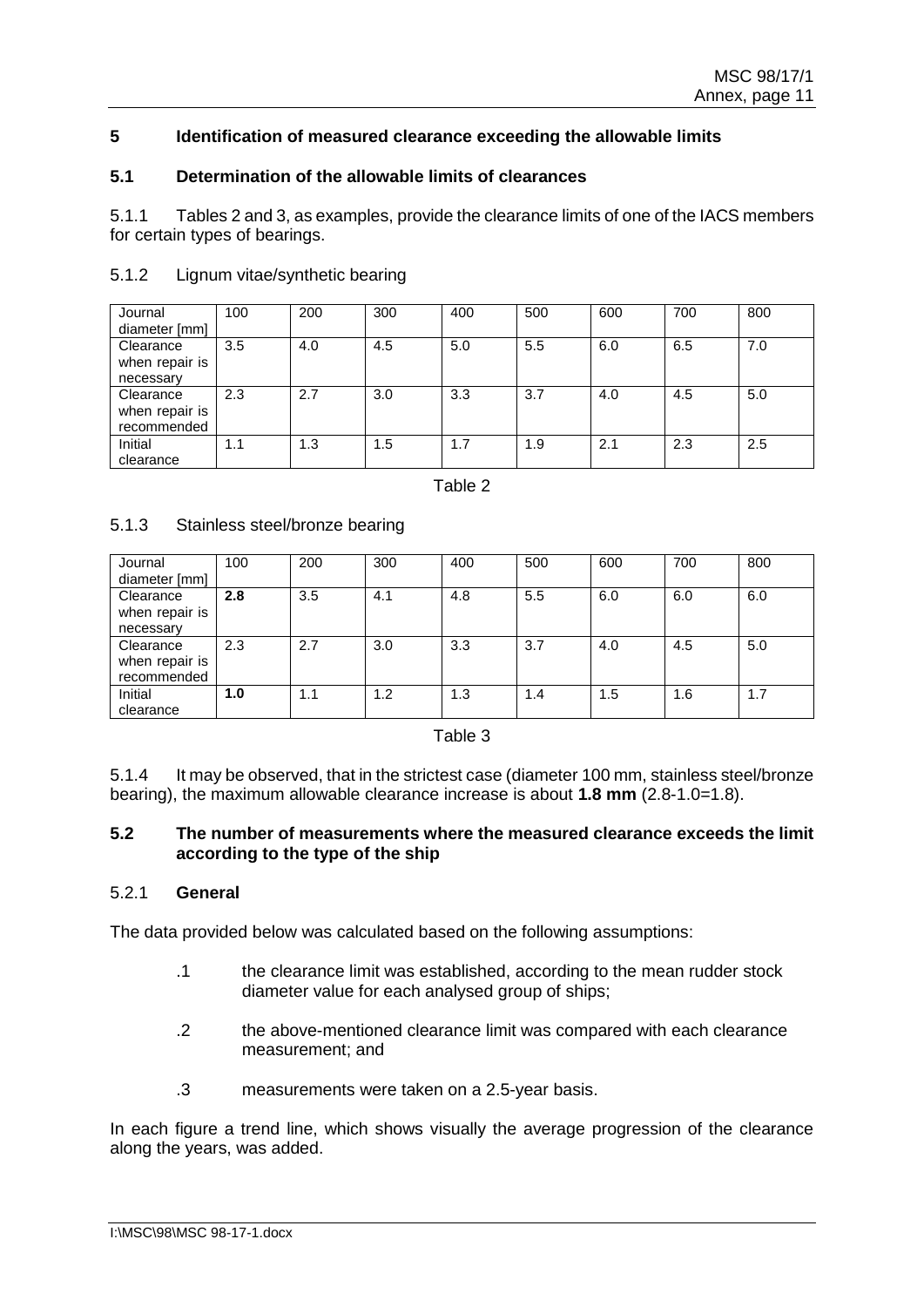# **5.2.2 Passenger ships**

### 11 of 580 measurements; 1.8% cases



| Figure 13 |
|-----------|
|-----------|



Figure 14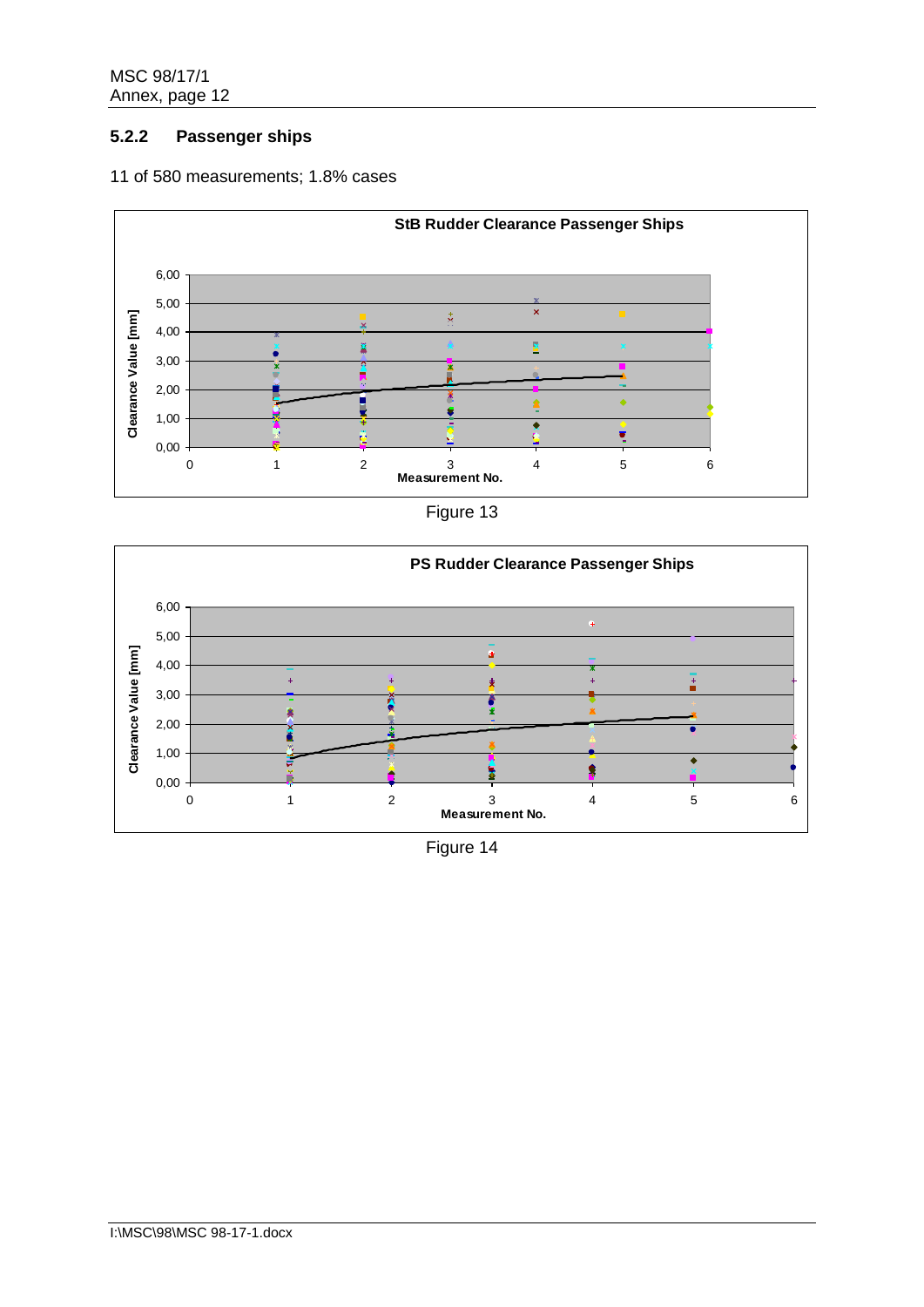# **5.2.3 Bulk carriers**





Figure 15

# **5.2.4 Oil tankers**



7 of 2,000 measurements; 0.35% cases

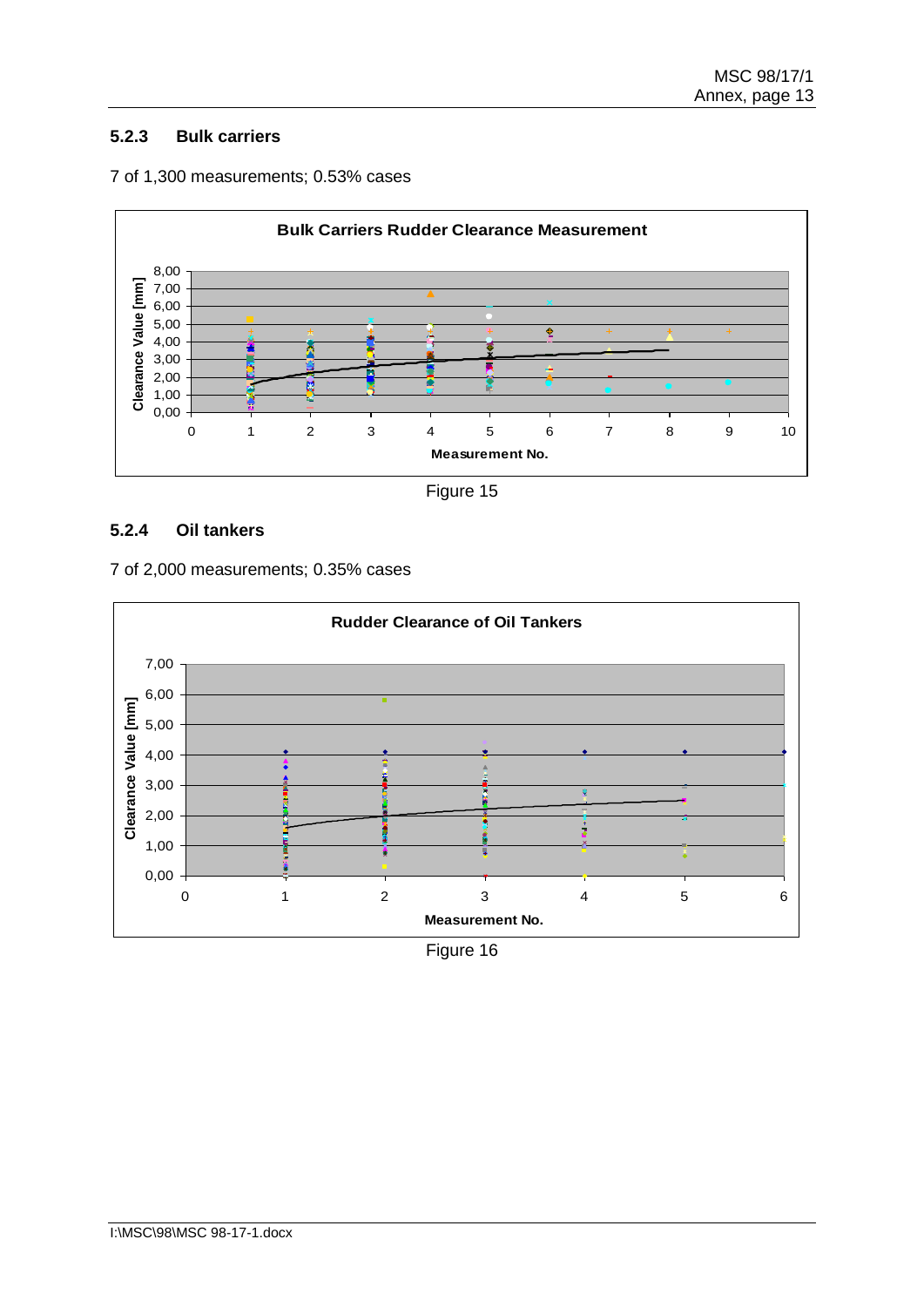# **5.2.5 Chemical tankers**





Figure 17

# **5.2.6 ZZ type vessels**

2 of 300 measurements; 0.6% cases



Figure 18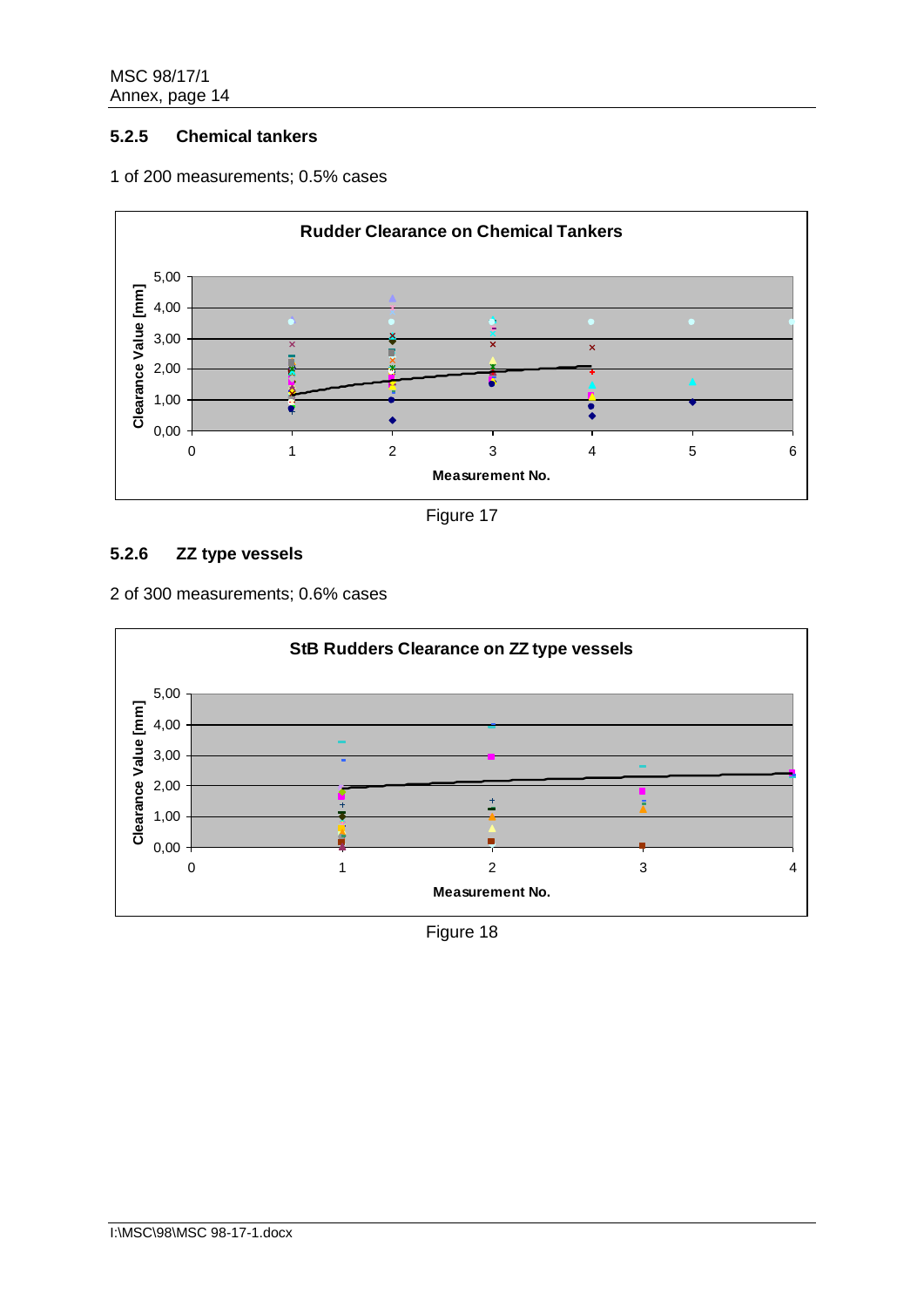

Figure 19

# **5.2.7 General cargo ships**

5 of 600 measurements; 0.83% cases



Figure 20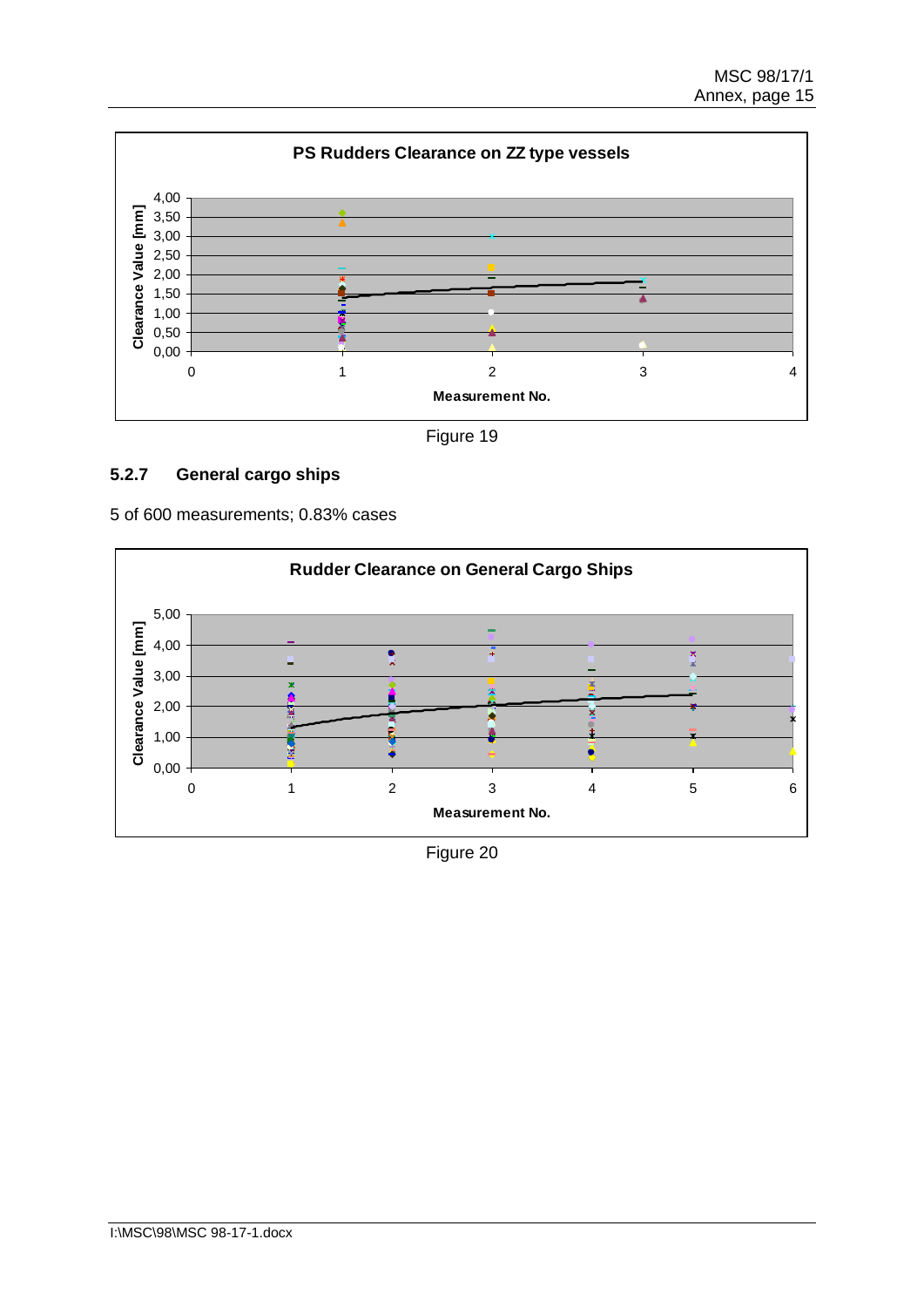# **5.2.8 LNG and LPG ships**



#### 5 of 420 measurements; 1.1% cases

# **5.2.9 Containerships**

Figure 21

10 of 580 measurements; 1.72% cases



Figure 22